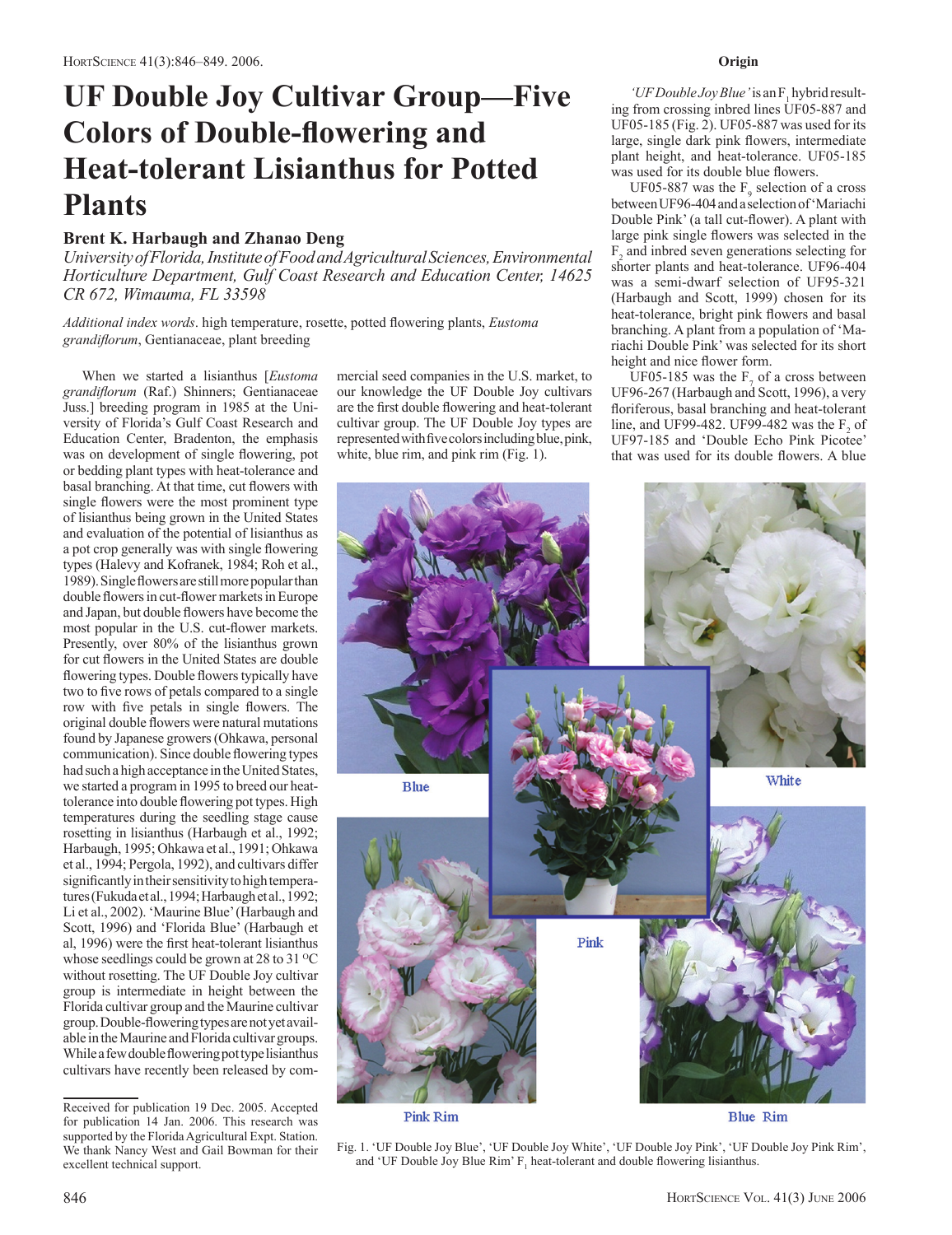double flowering plant was selected in the  $F<sub>2</sub>$ that was semi-dwarf.

'UF Double Joy Pink' is an F<sub>1</sub> hybrid resulting from crossing inbred lines UF05-798 and UF05-344 (Fig. 2). UF05-798 was used for its large dark pink flowers and intermediate plant height. UF03-782 was used because it had been selected for heat-tolerance and had a double pink flower with excellent flower form.

UF05-798 was the  $F<sub>e</sub>$  of a cross with UF94-

46 (Harbaugh et al., 1996) selected as a source of heat-tolerance and UF94-226 chosen for its dwarf habit and dark pink flowers. UF94-226 was the  $F<sub>s</sub>$  of a cross with two dwarf selections of a population of 'Yodel Pink' (tall cut flower).

UF05-344 was the  $F<sub>0</sub>$  of UF97-185 (the S2 of UF95-321, see 'UF Double Joy Blue') and a selfing of 'Double Echo Pink Picotee'. UF97- 185 was used for a source of heat-tolerance and



Fig.2. Pedigrees of 'UF Double Joy Blue', 'UF Double Joy Pink', 'UF Double Joy White', and 'UF Double Joy Blue Rim', and 'UF Double Joy Pink  $\text{Rim'} F_1$  heat-tolerant lisianthus.

dwarf plant habit while 'Double Echo Pink Picotee' was selected for its double flowers.

*'UF Double Joy White'* is an F<sub>1</sub> hybrid resulting from crossing inbred lines UF00- 877 and UF05-284 (Fig. 2). UF00-877 was chosen for its dwarf habit, sturdy branches and heat-tolerance. UF05-284 was selected for its pure white double flowers and intermediate plant height.

UF00-877 was the  $F<sub>8</sub>$  selection of a cross between UF94-34 and a selection of 'Mermaid White'. A dwarf plant with white flowers and a green eyespot was selected in the  $F<sub>2</sub>$  and inbred four generations selecting for shorter plants and heat-tolerance.

UF05-284 was a semi-dwarf selection of UF96-245 and UF99-454. A semi-dwarf plant with white, double flowers and a green eyespot was selected in the  $F_2$  and inbred five generations selecting for improved flower form. UF96-245 was the S2 of UF94-46 (Harbaugh et al., 1996) that was used for a source of heat tolerance. UF99-454 was the  $F<sub>2</sub>$  of a cross between a misty pink selection of 'Mariachi Double Pink' (tall cut flower)and UF96-404 (Harbaugh and Scott, 1999). Although both parents were pink, a white, semi-dwarf, double flowering plant was selected in the  $F<sub>2</sub>$  and served as the source of double flowers.

'UF Double Joy Blue Rim' is an F, hybrid resulting from crossing inbred lines UF05-824 and UF05-74 (Fig. 2). UF5-824 was chosen for its excellent basal branching, vivid blue rim, and ideal plant height for the UF Double Joy cultivar group. UF05-24 was selected for its double flowers with a pure blue rim.

 $UF05-824$  was the  $F<sub>z</sub>$  selection of a cross between UF00-748 and UF00-625. UF00-748 was the  $F<sub>2</sub>$  of a cross between two dwarf blue rim flowers,  $96-255$  and UF 96-426, both described in Harbaugh and Scott, (2005b). Although UF00-625 had flowers with a pink rim, it was used because of its intermediate height and its pure white color and strong thick rim color. Pink and blue rim flowers sorted out in the  $F_2$  and a blue rim selection advanced to the F3.

UF05-24 was the  $F<sub>7</sub>$  selection of a cross between UF96-245 (see 'UF Double Joy White') and UF99-469. UF99-469 was the  $F<sub>2</sub>$  of a cross between UF96-413 and a selection of 'Double Echo Blue Picotee'. A semi-dwarf plant with double flowers and a blue rim was selected in the  $F_2$ . UF96-413 was the S2 of UF94-237 (Harbaugh and Scott, 2005a) used for its heattolerance and basal branching.

*'UF Double Joy Pink Rim'* is an F, hybrid resulting from crossing inbred lines UF05-854 and UF05-333 (Fig. 2). UF05-854 was chosen for its excellent basal branching, vivid pink rim, and heat-tolerance. UF05-333 was selected for its double flowers with a pink rim.

UF05-854 was the  $F<sub>c</sub>$  of a cross between UF01-130 and UF01-338. UF01-130 was selected for its plant habit and earliness to flower, and although its flower had a blue rim, it had a recessive gene for pink rim color. UF01-130 was the F, of UF00-748 and UF00-625 (Harbaugh and Scott, 2005a). UF00-748 was the S2 of UF96-255 (Harbaugh and Scott, 2005 b), a dwarf plant with blue rim flowers. UF00-625 was intermediate in height and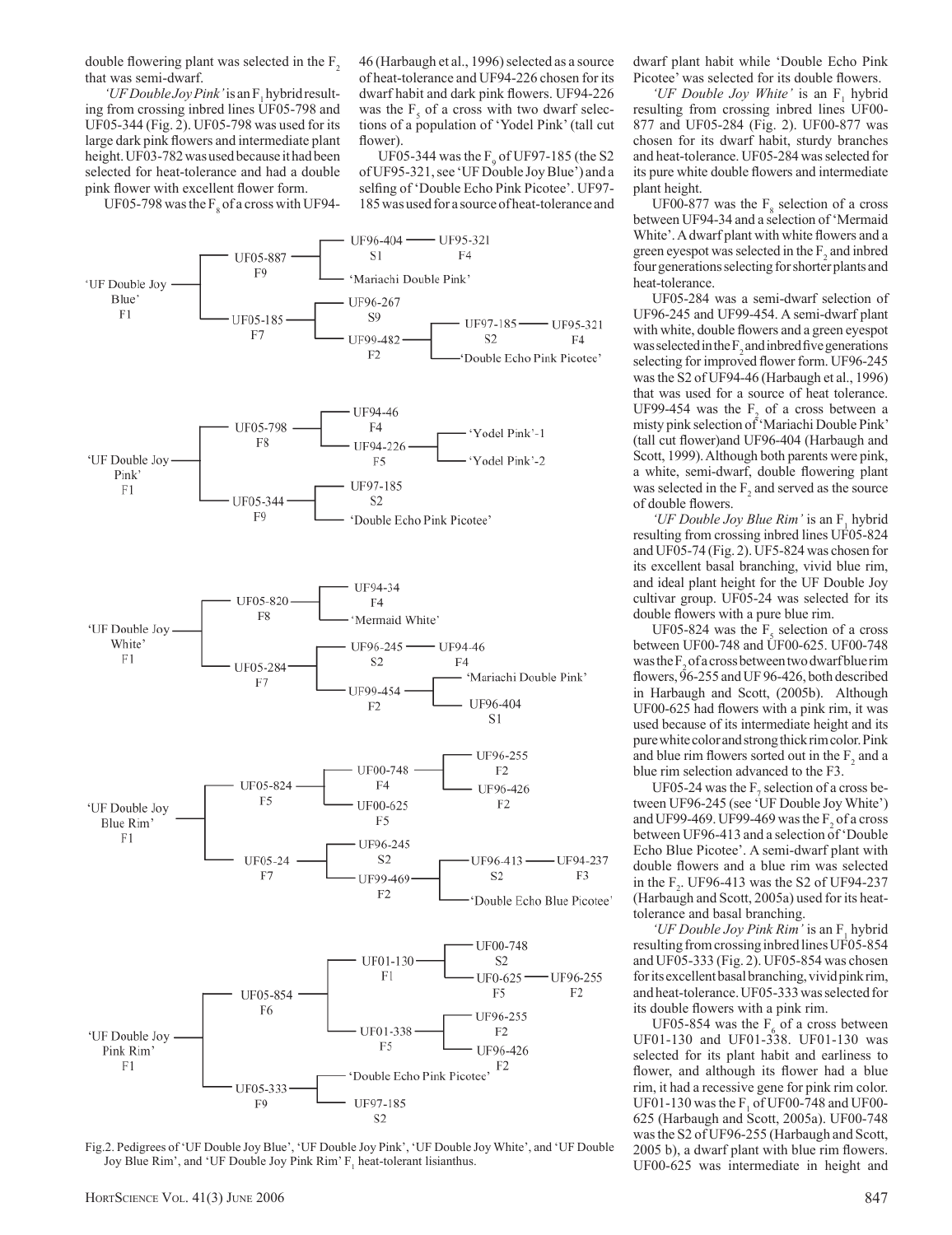Table 1. Percentage rosetted plants<sup>z</sup> and growth and flowering characteristics<sup>y</sup> of twelve cultivars of lisianthus grown in 11.5-cm square pots (0.65-L) at Bradenton, Fla.

|                        |          | Plant <sup>x</sup> |       |                       |          | Petal  | Days to |
|------------------------|----------|--------------------|-------|-----------------------|----------|--------|---------|
|                        | Rosetted | Ht                 | Width | Branches <sup>w</sup> | and buds | length | flower  |
| Cultivar               | $(\%)$   | (cm)               | (cm)  | (no.)                 | (no.)    | (cm)   | (no.)   |
| Florida Silver         |          | 37                 | 23    |                       | 80       | 6.2    | 114     |
| Forever White          | 70       | 31                 | 20    | 12                    | 56       | 5.9    | 112     |
| Lisa Lavender          | 97       | 29                 | 20    |                       | 49       | 5.9    | 108     |
| <b>Lizzy Pink</b>      | 100      | 31                 | 20    |                       | 54       | 5.6    | 116     |
| Mermaid Lilac Rose     | 97       | 28                 | 18    |                       | 55       | 5.8    | 112     |
| Sapphire Blue Chip     | 83       | 28                 | 19    |                       | 66       | 5.5    | 107     |
| Tiramisu Double Violet | 53       | 39                 | 21    |                       | 43       | 5.4    | 119     |
| UF Double Joy Blue     |          | 40                 | 21    |                       | 44       | 5.8    | 116     |
| UF Double Joy Blue Rim |          | 38                 | 20    |                       | 59       | 5.6    | 116     |
| UF Double Joy Pink     |          | 55                 | 16    |                       | 38       | 5.9    | 116     |
| UF Double Joy Pink Rim |          | 44                 | 23    |                       | 49       | 5.9    | 119     |
| UF Double Joy White    |          | 39                 | 23    | 10                    | 67       | 5.6    | 115     |
| LSD $(\% = 0.05)$      |          | 3.5                | 4.7   | 2.1                   | 9.2      | 0.4    |         |

z Seventeen-day-old seedlings were exposed to 31 °C for 5 weeks in a growth chamber and then grown in a greenhouse for 4 weeks. Percentages of rosetted plants are means of three replications with eight plants as the experimental unit arranged in a randomized block design.

Vegetative and flowering characteristics were for plants grown in a greenhouse at 33 to 35 °C day and 13 to 15 °C night. Values are means of five replications of single-plant experimental units arranged in a completely randomized design.

x Plant height = distance from the pot rim to the tip of the highest bud measured after three flowers had opened. wLateral stems forming on the central stem from the basal leaves to the first flower.

served as a source for flowers with a vivid pink rim. UF01-338 was the  $F_5$  of UF96-255 and UF96-426, both dwarf plants with flowers having very dark pink rims.

UF05-333 was the  $F<sub>9</sub>$  of 'Double Echo Pink Picotee' and UF97-185. A semi-dwarf plant with double, pink rim flowers was selected in the  $F<sub>2</sub>$  and inbred seven generations selecting for improved flower form and color. A plant from a population of 'Double Echo Pink Picotee' was used as a source for double flowers and UF97-185 (Harbaugh and Scott, 1999) for heat-tolerance and dwarf plant habit.

Growing conditions used to select seedlings for resistance to heat-induced rosetting during development of heat tolerant parents included: (1) production during summer months under greenhouse conditions at day temperatures  $\geq$ 35 °C, (2) exposure of 2- to 4-week-old seedlings to 28 °C for 4 weeks in a growth chamber for initial selections in early generations, and (3) exposure of 17-d-old seedlings to 31 °C in a growth chamber for 5 weeks for selection of final parents used in  $F_1$  hybrids. The photosynthetic photon flux in growth chambers was 150 to 190  $\mu$ mol·m<sup>-2</sup>·s<sup>-1</sup> from cool-white fluorescent bulbs.

#### **Flower Color Description**

Flower color was determined under natural light using the Royal Horticultural Society Colour Chart (Royal Horticultural Society, 1966). A number plus a letter are used for each color chip (e.g., 155D). Petals of lisianthus typically are one color over most of the surface, but exhibit a distinct basal eyespot (i.e., base of petals surrounding the ovary) of a different color.

*'UF Double Joy Blue'* flower petals are a violet blue (90C) on the adaxial petal surface. As the flower matures, the petal color darkens to dark purple (79A). The abaxial petal surface is a lighter violet (90D) and then darkens to purple (86B) as the flower matures. The eye spot is dark purple (79A).

*'UF Double Joy Pink'* petals are light pink

(65A) on the adaxial surface. The abaxial surface is lighter pink (65D). The eyespot is dark red-purple (61A).

*'UF Double Joy White'* flower petals are white (155D) on the adaxial and abaxial petal surfaces. The eyespot is a yellow-green (145B).

*'UF Double Joy Blue Rim' and 'UF Double Joy Pink Rim'* flower petals are predominantly white (155D) on the adaxial and abaxial petal surface. 'UF Double Joy Blue Rim' flowers have a violet-blue (89C on the adaxial and lighter violet blue 90C on the abaxial) petal surface border of the petal apex that is usually 0.5 to 0.75 cm wide. 'UF Double Joy Pink Rim' flowers have a dark pink (55C on the adaxial and 56A on the abaxial petal surface) border on the petal apex. The eyespot is a yellow-green (145B) on both cultivars.

#### **Characteristics and Use**

Heat tolerance as well as vegetative and flower characteristics of the Double Joy cultivar group were compared to seven commercial bedding or pot type cultivars. Seeds of all cultivars were planted on 19 Jan. 2005, at Bradenton, Fla. Seventeen-d-old seedlings were grown either in a glasshouse (control) with a high of 30 to 33 °C day and 13 to 15 °C night or at a constant 31 °C for 5 weeks in a growth chamber (heat-stressed). Seedlings exposed to 31 °C were rated as rosetted if they had not bolted after growth for an additional 4 weeks in the control greenhouse. Nonrosetted plants from the control greenhouse were evaluated for plant height, plant width, number of branches (lateral stems forming on the central stem from the basal leaves to the first flower), total number of flowers and buds per plant after three flowers were open, petal length, and the number of days from sowing to flowering.

The most important and distinguishing attribute of all the Double Joy cultivar-group cultivars as compared with other commercial lines was their heat tolerance (Table 1). 'Florida Silver' was an exception but it was released

from our program as a semi-dwarf and heattolerant line and is now commercialized (Harbaugh *et al.*, 1996). None of the heat stressed Double Joy cultivar group rosetted while 70% 'Forever White', 97% 'Lisa Lavender', 100% 'Lizzy Pink', 97% 'Mermaid Lilac Rose', 86% 'Sapphire Blue Chip', and 53% 'Tiramisu Double Violet' seedlings rosetted.

In addition to heat tolerance, we considered that the UF Double Joy cultivars exhibited sufficient similarities in flower form and display, branching habit, and in the number of days from sowing to flowering to be included in the Double Joy cultivar-group. Notable differences were that plant height ranged from 38 to 48 cm for all UF Double Joy cultivars except 'UF Double Joy Pink' that was 55 cm, and 'UF Double Pink Rim' flowered 119 days from sowing compared to 115 to 116 d for the other UF Double Joy cultivars.

UF Double Joy cultivars are intended to be used as flowering potted plants in containers  $\geq$ 15-cm-diameter pots. Plant height for Maurine cultivars averaged 75 to 102 cm (Harbaugh and Scott, 1998) and Florida cultivars 28 to 35 cm (Harbaugh and Scott, 2001). Thus the UF Double Joy cultivars were intermediate in height averaging 39 to 55 cm. Treatment with growth retardants is necessary for production of UF Double Joy cultivars in < 15-cm-diameter pots (Harbaugh et al., 1998). Three to four plugs per 15-cm-diameter pot are recommended for optimal marketing display.

### **Availability**

Distribution of seed is through the Florida Foundation Seed Producers, P.O. Box 309, Greenwood, FL 332443. Scientists interested in small amounts of seed for research purposes should contact B.K.H.

#### **Literature Cited**

Fukuda, Y., K. Ohkawa, K. Kanematsu, and M. Korenga. 1994. Classification of *Eustoma*  grandiflorum (Raf.) Shinn. cultivars on rosette characteristics based on the bolting ratios after